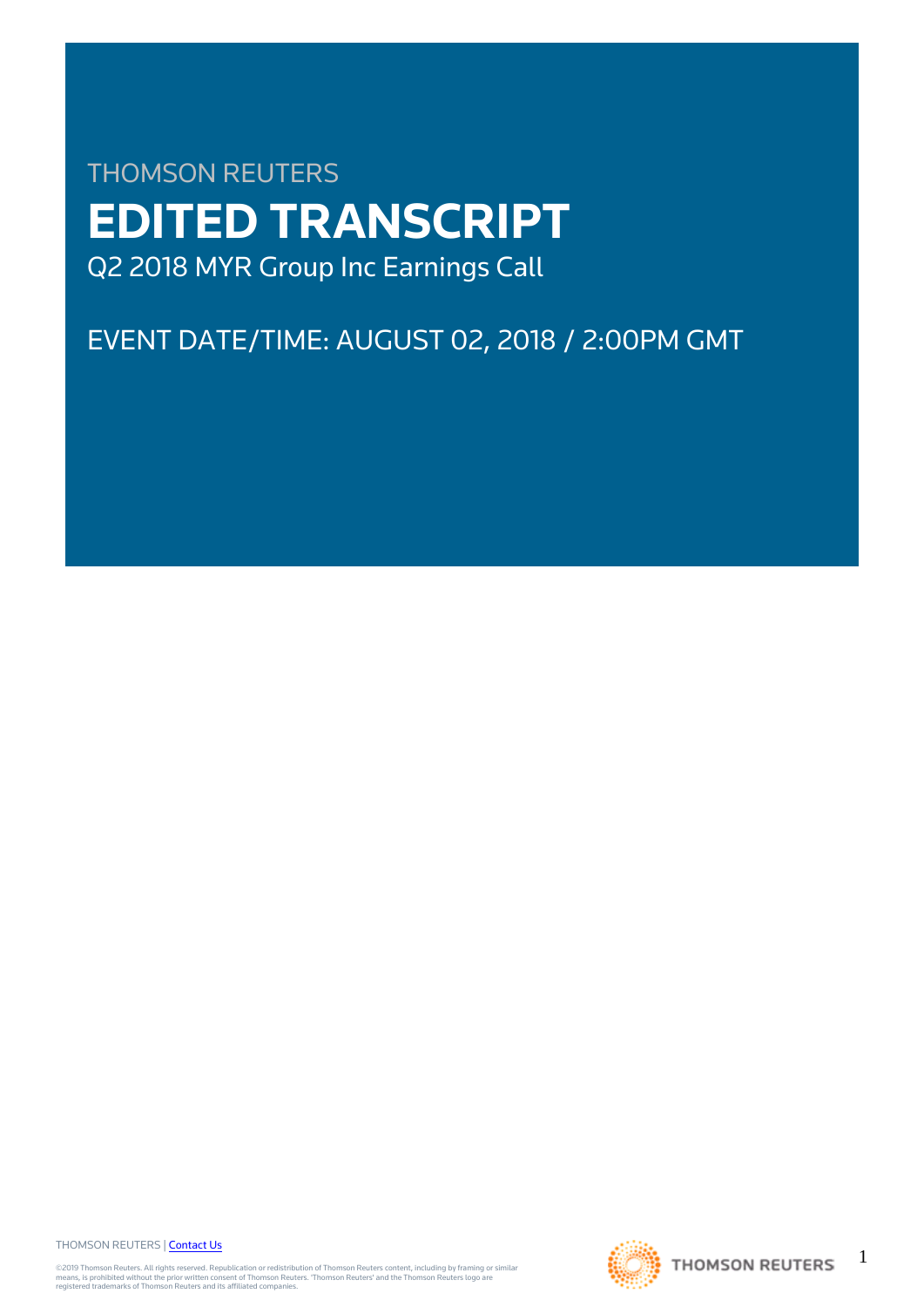## **CORPORATE PARTICIPANTS**

**Betty R. Johnson** MYR Group Inc. - Senior VP, CFO & Treasurer **Jeffrey J. Waneka** MYR Group Inc. - Senior VP and COO of Commercial & Industrial **Richard S. Swartz** MYR Group Inc. - President & CEO **Steven D. Carr** Dresner Corporate Services, Inc. - EVP and MD **Tod M. Cooper** MYR Group Inc. - Senior VP & COO of Transmission and Distribution

## **CONFERENCE CALL PARTICIPANTS**

**Andrew John Wittmann** Robert W. Baird & Co. Incorporated, Research Division - Senior Research Analyst **Jonathan Paul Braatz** Kansas City Capital Associates - Partner and Research Analyst **Marissa Macri Sangimino** Stifel, Nicolaus & Company, Incorporated, Research Division - Associate **Tahira Afzal** KeyBanc Capital Markets Inc., Research Division - MD, Associate Director of Equity Research, and Equity Research Analyst

## **PRESENTATION**

#### **Operator**

Good day, ladies and gentlemen, and thank you for standing by. Welcome to our second quarter 2018 conference call. (Operator Instructions) Now it's my pleasure to turn the call to Steve Carr of Dresner Corporate Services.

## **Steven D. Carr Dresner Corporate Services, Inc. - EVP and MD**

Thank you, Carmen, and good morning, everyone. I'd like to welcome you to the MYR Group Conference Call to discuss the company's 2018 second quarter results, which were reported yesterday after the market closed. Joining us on today's call are Rick Swartz, President and Chief Executive Officer; Betty Johnson, Senior Vice President and Chief Financial Officer and Treasurer; Tod Cooper, Senior Vice President and Chief Operating Officer of MYR Group's Transmission and Distribution segment; and Jeff Waneka, Senior Vice President and Chief Operating Officer of MYR Group's Commercial and Industrial segment.

If you did not receive yesterday's press release, please contact Dresner Corporate Services at (312) 726-3600, and we will send you a copy or go to the MYR Group website, where a copy is available on the Events and Presentations page under the Investor Relations tab. Also, a replay of today's call will be available until Thursday August 9, 2018 at 11:59 p.m. Eastern time by dialing (855) 859-2056 or (404) 537-3406, and entering conference ID 6167708. A replay of the conference call will also be available on the company's website on the Events and Presentations page under the Investor Relations tab.

Before we begin, I want to remind you that this discussion may contain forward-looking statements. Any such statements are based upon information available to MYR Group management as of this date, and MYR Group assumes no obligation to update any such forward-looking statements. These forward-looking statements involve risks and uncertainties that could cause actual results to differ materially from the forward-looking statements. Accordingly, these statements are no guarantee of future performance. These risks and uncertainties are discussed in the company's annual report on Form 10-K for the year ended December 31, 2017, and the company's quarterly report on Form 10-Q for the second quarter of 2018 and yesterday's press release.

Certain non-GAAP financial information will be discussed on the call today. A reconciliation of this non-GAAP information to the most comparable GAAP measure is set forth in yesterday's press release.

With that said, I'll now turn the call over to Rick Swartz.

#### **Richard S. Swartz MYR Group Inc. - President & CEO**

Thanks, Steve. Good morning, everyone. Welcome to our second quarter 2018 conference call to discuss financial and operational results. I will begin by providing a brief summary of the second quarter results, and then turn the call over to Betty Johnson, our Chief Financial Officer, for a more detailed financial review. Following Betty's discussion, Tod Cooper and Jeff Waneka, Chief Operating Officers for our T&D and C&I segments, will provide an industry outlook and discuss some of MYR Group's opportunities going forward. I will then conclude with some closing remarks, and open the call up for your comments and questions.

We are pleased to report our second quarter 2018 financial results, which include increases in gross profit, earnings per share, net



THOMSON REUTERS | [Contact Us](https://my.thomsonreuters.com/ContactUsNew)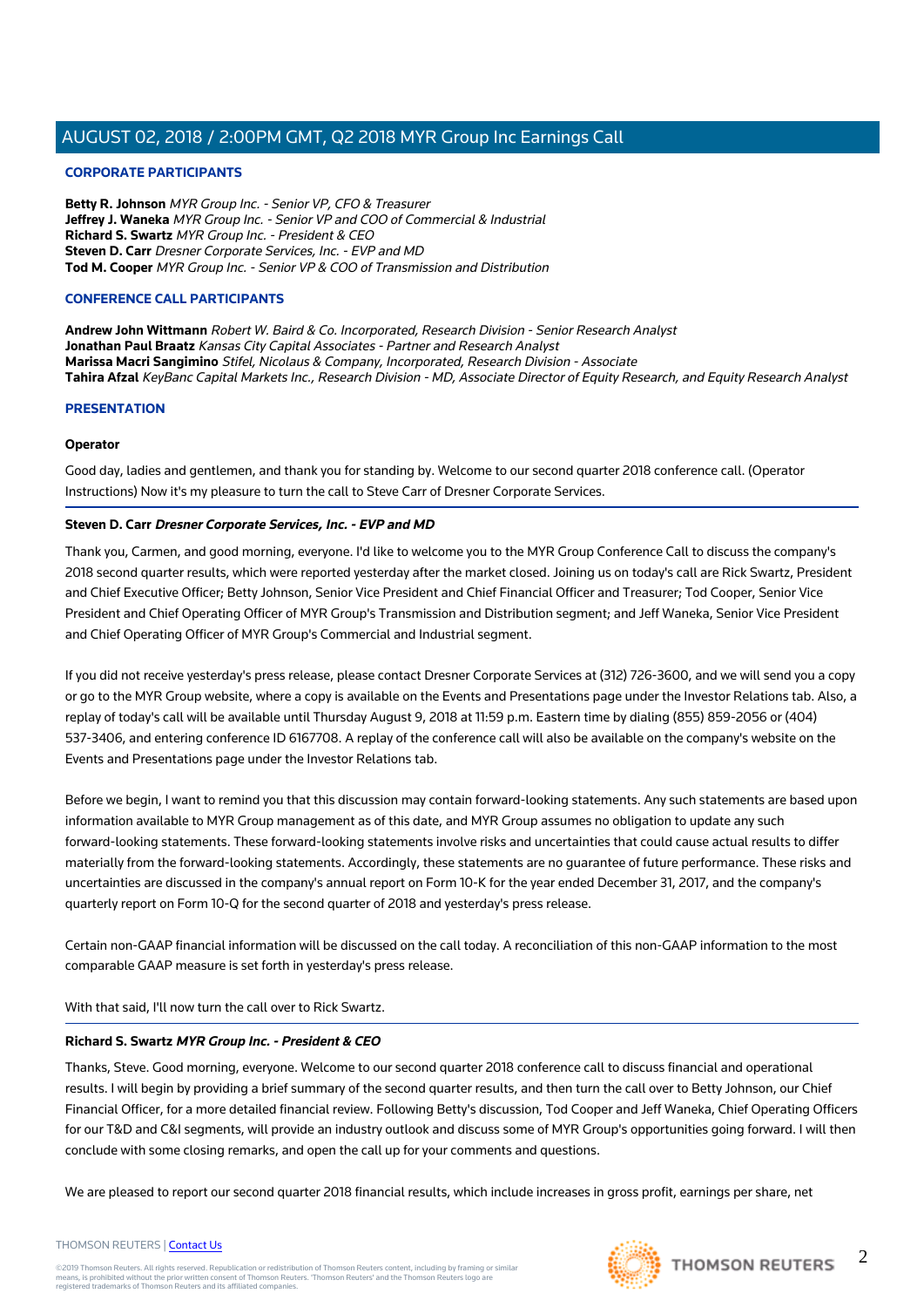income and EBITDA as compared to the second quarter of 2017. Our backlog in the second quarter reached a new record high of \$1.01 billion with increases in both our T&D and C&I segments. We continue to see future strength in both markets, and on July 2, we completed the acquisition of substantially all the assets of the Huen Companies, which will expand our C&I service offerings and geographic reach for delivering cost-effective solutions to both new and existing customers. Jeff will have more later on the call.

With the strong economy and a positive industry outlook, our plans for growth remain consistent with the strategy we have pursued for the past several years. We plan to grow the company organically by identifying viable opportunities in new and existing markets, and by leveraging our depth and breadth of service offerings across all markets. We will also continue to identify and evaluate opportunities for acquisitive growth, with the goal of producing strong returns that align with our culture and strengthen our competitive position.

We believe that always striving for improvements in our systems, processes and methodologies, delivering value to our clients and maintaining our sound financial position will continue to support our delivery of solid returns to our stockholders.

I'm excited about the future of this organization and the foundation we have developed. We have sound processes in place, expansive geographic coverage and a team of outstanding employees. We will continue to drive towards outstanding financial performance, while being mindful of the needs and contributions of all of our stakeholders. We believe our strong market position and active bidding climates in both our T&D and C&I markets should continue to support efficiencies in our operations and drive further growth.

Before I turn the call over to Betty, as I'm sure many of you have seen, effective July 27, 2018, our Board of Directors appointed Jennifer Lowry to our board. We are excited to have Jennifer as a new member of our board, and we look forward to working with her.

Now Betty will provide details on our financial results for the second quarter of 2018.

## **Betty R. Johnson MYR Group Inc. - Senior VP, CFO & Treasurer**

Thank you, Rick, and good morning, everyone. Our second quarter 2018 revenues were \$339.7 million, a decrease of 4.6% compared to the same period last year. The decrease was primarily due to lower revenues from the successful completion of our CTT project in Texas, offset by higher C&I revenues.

T&D revenues were \$196.9 million, a decrease of 17.9% compared to the same period last year. The breakdown of T&D revenues was \$121.7 million for transmission, and \$75.2 million for distribution. C&I revenues were \$142.8 million, an increase of 22.6% compared to the same period last year.

Our gross margin was 11.4% for the second quarter of 2018 compared to 7.7% for the same period last year. The increase in gross margin was largely due to improvements from the prior year, which was significantly impacted by 2 jobs in the Midwestern section in the United States and 1 project in Canada. Our 2018 second quarter margins were also favorably impacted by a claims settlement, partially offset by a write-down on a project due to inclement weather, lower productivity and ongoing negotiations relating to a contract termination.

SG&A expenses were \$29.2 million, an increase of \$4.2 million compared to the same period last year. The increase was primarily due to higher bonus and profit-sharing cost. SG&A, as a percentage of revenues, increased to 8.6% for the second quarter of 2018 from 7% for the same period last year.

The effective income tax rate for the second quarter of 2018 represented 28.8% of pretax income compared to 67.3% for the second quarter of 2017. The effective tax rate for the second quarter of 2018 benefited from the enactment of the 2017 Tax Act. Our inability to utilize lawsuits experienced in certain Canadian operations negatively impacted the effective tax rate for both the second quarter of 2018 and 2017.

Second quarter 2018 net income was \$6.8 million or \$0.41 per diluted share compared to \$1.2 million or \$0.07 per diluted share for the second quarter of 2017. Total backlog as of June 30, 2018 was \$1.01 billion, another record high, consisting of \$482.9 million for the T&D segment and \$530.5 million for the C&I segment. This represents an increase in backlog for both T&D and C&I segments sequentially and period-over-period, with another record high for the C&I segments.

#### THOMSON REUTERS | [Contact Us](https://my.thomsonreuters.com/ContactUsNew)

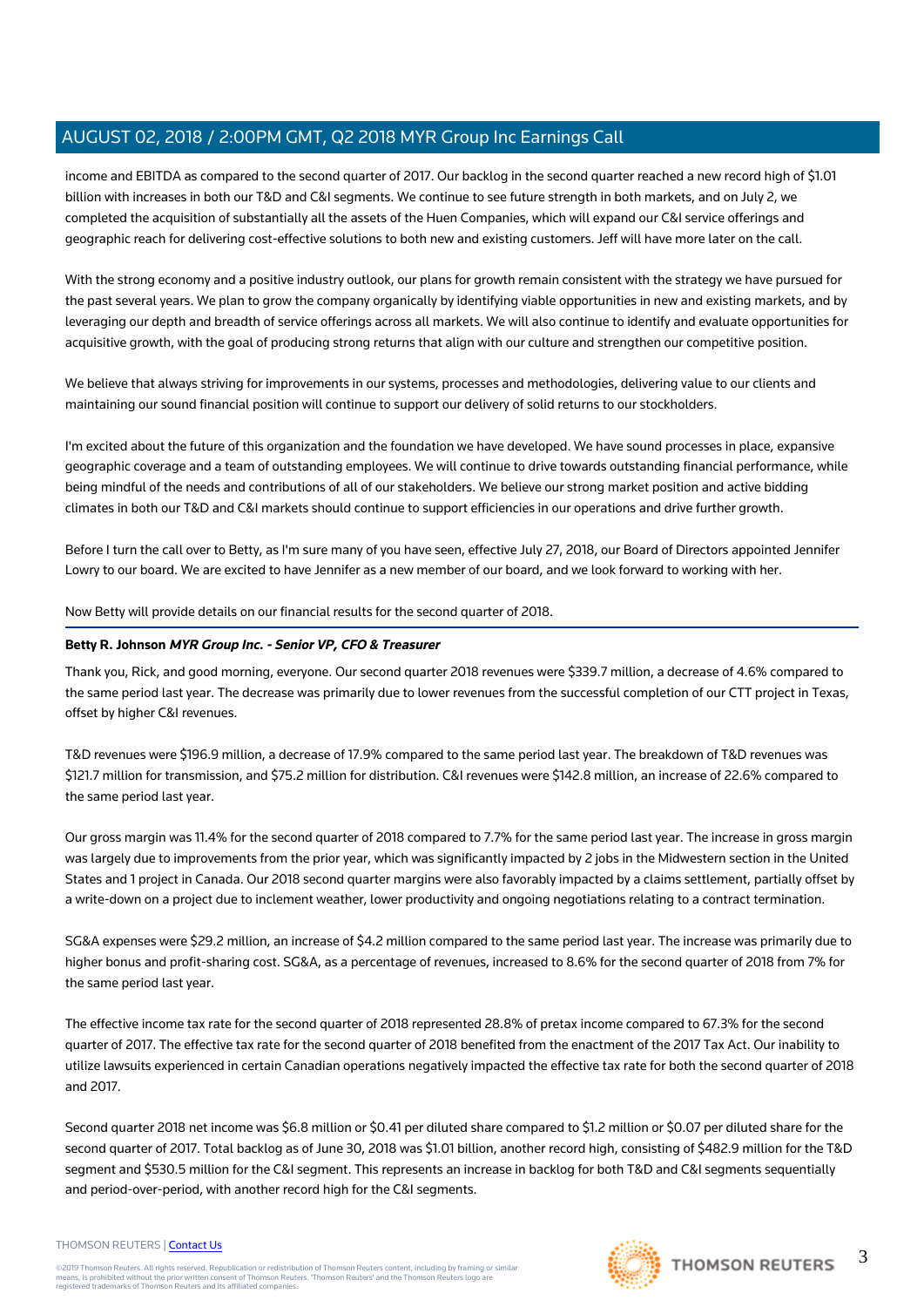Turning to the June 30, 2018 balance sheet, we had approximately \$4.2 million in cash, \$57.8 million of funded debt, \$171.5 million of availability under our credit facility, and \$176.8 million of working capital.

Our Board of Directors recently approved a new \$20 million share repurchase program that will begin when this current share repurchase program expires on August 15, 2018. The new program will expire on August 15, 2019, or whenever the authorized funds are exhausted. As Rick mentioned earlier, on July 2, we completed the Huen acquisition. The Huen Companies have had a combined average annual revenue of approximately \$130 million over the last 5 years. The purchase price was approximately \$47.1 million, which is subject to working capital and net asset adjustments. This purchase was funded through borrowings under our credit facility.

We may also make additional contingent payments in the future, which will be based upon, among other things, the successful achievement of certain financial performance targets. Going forward, we expect the margins for the Huen Companies to be consistent with our historical C&I results. We will be filing the required financial statements and pro forma financial information on or before September 18, 2018.

So in summary, we are pleased with our results for this quarter, which reflect improved gross margin, net income, earnings per share, EBITDA and backlog, both sequentially and from the second quarter of 2017. We believe that the fundamental business and markets in which we participate are strong, and should support continued profitability going forward. We also believe our strong balance sheet and borrowing capacity are sufficient to support our working capital needs, equipment investments, strategic acquisitions and organic growth initiatives and bonding requirements.

I'll now turn the call over to Tod Cooper, who'll provide an overview of our Transmission and Distribution segment.

## **Tod M. Cooper MYR Group Inc. - Senior VP & COO of Transmission and Distribution**

Thanks, Betty, and good morning, everyone. MYR Group's solid T&D financial performance in the first quarter of 2018 continued in the second quarter. Our increased T&D backlog reflects continuing strength in the marketplace. Activity remains healthy in all regions we serve, evidenced by continued investments by many of our clients. These investments remain driven by the need to replace aging infrastructure, improved reliability and resiliency, and the ongoing need to integrate new forms of generation.

This active market allows us to pursue additional work with existing clients and to identify territories and clients, where we can look to expand our service offerings. To ensure we are positioned to respond appropriately to the market and the changes that could impact our business, we are constantly monitoring shifts in demand, changes in competition and emerging trends in the technological, economic, political and regulatory landscape.

In the second quarter, several utilities announced new investments in their service territories. For example, Entergy Texas will be investing upwards of \$2 billion over the next 3 years in new projects to improve service to existing customers, which include \$600 million in transmission projects and \$415 million in distribution upgrades. As mentioned on past calls, the investments that we've made to establish a strong operational presence in this region should position us to support clients, such as Entergy, as they make this critical investment.

Another valued customer we serve is Tucson Electric Power in Arizona, which recently announced spending of an additional \$260 million this year in transmission and distribution facilities. With our recently executed 5 year service agreement with Tucson Electric Power, we believe we are strategically positioned to capture a meaningful percentage of the T&D market in Arizona over the next several years.

We continue to see investments in the Northeast, which we expect will provide ample opportunities for our T&D operations in the region. Several states have announced their intentions to invest heavily in transmission infrastructure to import new, clean energy generation sources. In April, the New York Power Authority filed an application for the rebuild of 86 miles of aging transmission line. The 2 combined phases of this project are estimated to cost \$600 million in total, and are scheduled to be completed by 2023. National Grid announced an investment of more than \$100 million in transmission and substation facilities to increase reliability in Southeast Massachusetts.

#### THOMSON REUTERS | [Contact Us](https://my.thomsonreuters.com/ContactUsNew)

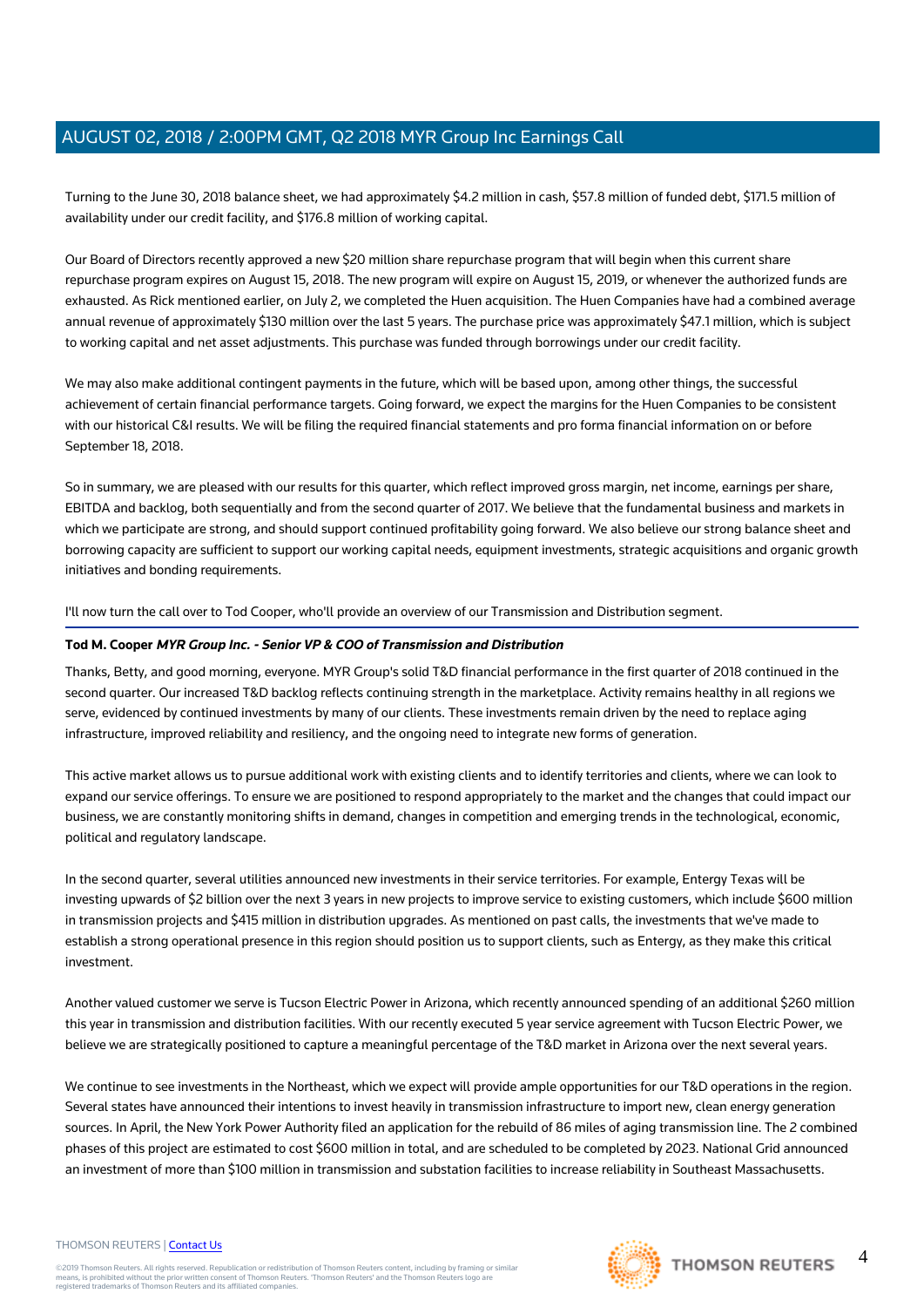Outside of our traditional utility clients, we also see strength in the electrical services market from renewable energy. We are tracking several interesting projects in the renewable space, including the recently announced acquisition of the Western Spirit Transmission Line Project in New Mexico by Pattern Energy. The 140-mile project will deliver power to Northwestern New Mexico from the new 1,000-megawatt wind project in Central New Mexico. The estimated cost of the project is \$150 million, and it's scheduled to begin construction next year. This line, along with several other large wind related projects, are expected to provide our regional operations groups a number of exciting opportunities to pursue over the next several quarters.

Looking at our distribution operations, we are pleased to see another solid quarter of improvements in both revenue and margin. Our effort to organically grow distribution operations in a number of new geographic areas are beginning to show benefit, and our existing clients continue to outsource distribution services to MYR. This growth continues to be driven by several factors, including new housing and commercial construction projects, the need to replace and harden aging distribution infrastructure and the continued integration of new technologies on the ground.

In closing, I would like to thank our crew members and management staff for their hard work. Their commitment to safety and operational excellence is what drives our success, and we are looking forward to the second half of 2018.

I'll now turn the call over to Jeff Waneka, who will provide an outlook of our Commercial and Industrial segment.

# **Jeffrey J. Waneka MYR Group Inc. - Senior VP and COO of Commercial & Industrial**

Thank you, Tod, and good morning, everyone. Our C&I segment's solid financial performance and continued growth are evidence of the success we are having in executing our strategy, which is to further differentiate ourselves through delivering exceptional preconstruction capabilities, providing a specially trained workforce and cultivating new opportunities through existing client relationships. Our transportation division continues to prepare for work associated with the new Central 70 project in Denver, Colorado, which is expected to get underway in the second half of 2018.

In addition, the transportation market remains active, as many of our transportation experts stay engaged with key general contractors especially in the Western U.S. and Canada. Project awards in the second quarter positively reflect our range of expertise and geographic diversity. Some of these awards include important contracts, including facility expansions for both the data center and chip manufacturing facility in Phoenix, a new hospital expansion in Denver, an electrical infrastructure upgrade at a naval shipyard in Maine, the redevelopment of a historic post office building in Vancouver, Canada, and the early work package on the Trans Mountain pipeline project in British Columbia, which includes the electrical work associated with adding a new pipeline from Edmonton, Alberta to the West Coast. These exciting projects, along with a host of other desirable awards indicate that our markets remain strong and our execution strategy should provide positive results and continued opportunity.

The most notable development in our C&I segment during the second quarter is the recent acquisition of the Huen Companies, a leading electrical construction firm with offices in Illinois, New York and New Jersey. Not only does the addition expand our geographic reach and ability to provide C&I capabilities to more clients throughout the U.S., we also see it as a good cultural fit and an ideal complement to our existing organization.

Like all MYR Group subsidiaries, the Huen Companies are generally considered as to be high-value, reputable providers of services with many long-term client relationships that we expect will lead to consistent repeat business. Huen has an experienced and professional management team and engaged long-term employees, who are passionate about giving back to the communities where they live and work.

Huen's C&I capabilities align well with MYR's due to their depth of preconstruction and design services, proactive use of technology to drive efficiency, advanced use of prefabrication and a mature process to approaching risk analysis that delivers consistent results. We're excited to welcome the Huen Companies to MYR Group, and look forward to developing our relationship and to ensuring a successful integration that paves the way for success. We continue to see ample project and bidding opportunities in the markets we serve, such as data centers, healthcare, industrial facilities and transportation, where we effectively compete.

#### THOMSON REUTERS | [Contact Us](https://my.thomsonreuters.com/ContactUsNew)

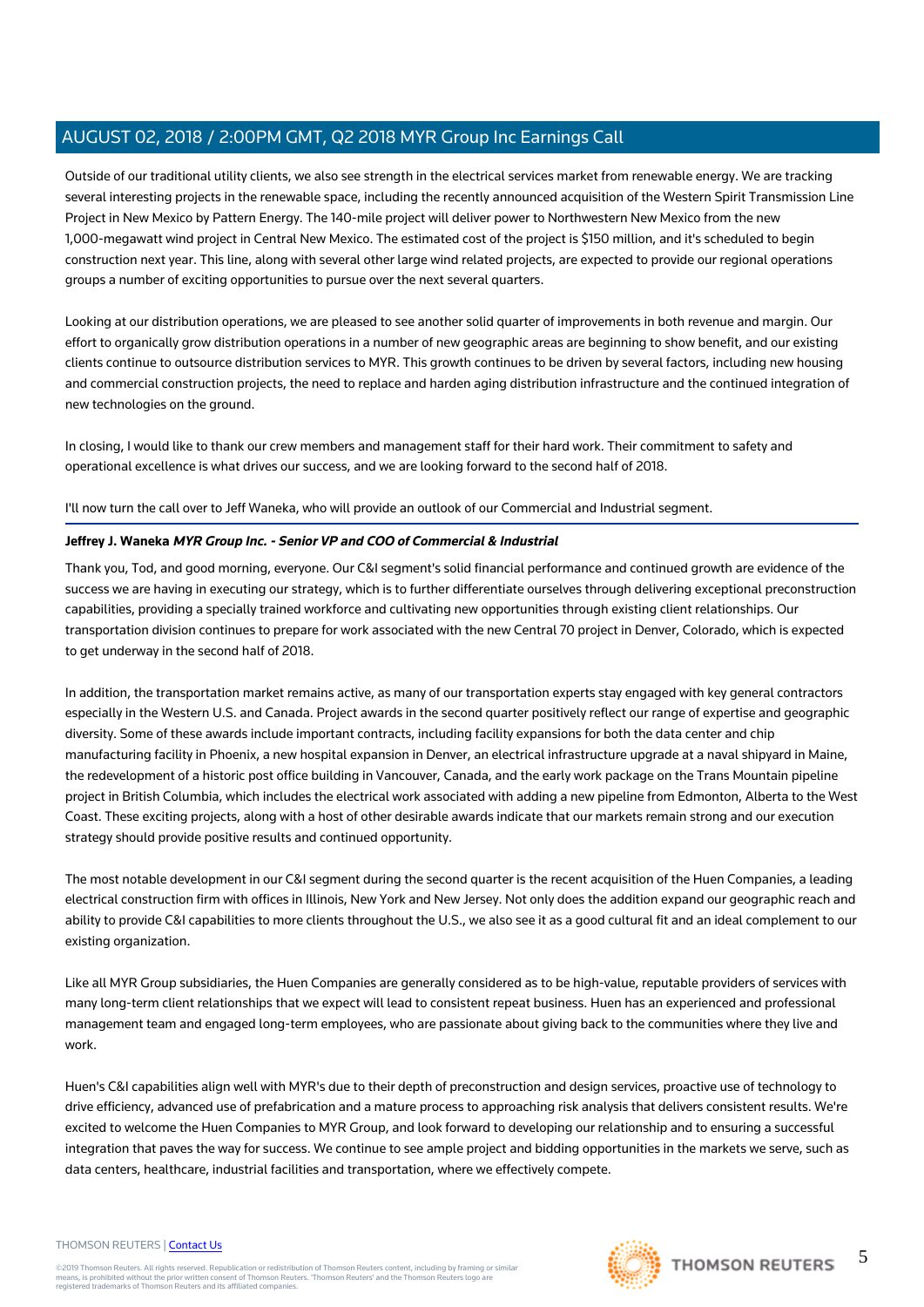I look forward to what the future holds for our C&I division, our diligence and staying aware of industry developments and new technologies, understanding our competition, developing our employees and expanding our service offerings to more customers throughout the U.S. and Canada, support our goal to provide best-in-class solutions that set us apart from the industry.

Thanks, everyone, for your time today. I'll now turn it back to Rick for his closing comments.

#### **Richard S. Swartz MYR Group Inc. - President & CEO**

Thank you for those updates, Betty, Tod and Jeff. We remain focused on continued growth and being viewed as a top resource for reliable and value-added electrical contracting services. To support these goals, we will continue to foster our winning culture that aids in attracting, retaining and developing the best people in the industry.

At the same time, we will continue to examine and evaluate our operations to maximize efficiencies, improve safety performance and work collaboratively with our clients. Because they are critical foundations for our long-term success, we believe these efforts will position the company to achieve positive financial performance.

Operator, we are now ready to open the call up for comments and questions.

#### **QUESTIONS AND ANSWERS**

#### **Operator**

(Operator Instructions) And our first question is from Tahira Afzal with KeyBanc Capital Markets.

# **Tahira Afzal KeyBanc Capital Markets Inc., Research Division - MD, Associate Director of Equity Research, and Equity Research Analyst**

I guess the first question for me, I was looking back historically and your high water marks, the EPS, let's say, was around \$0.60 or so. Since then, you bought a lot of stock. Your C&I market is expanding because of all the investments you've made. As you look forward and you really try to translate a lot of this with all the developments into your EPS earnings power, are we at a point when if both markets are working, you could see sort of \$0.70 to \$0.80 a quarter? Or am I pushing my luck here?

#### **Richard S. Swartz MYR Group Inc. - President & CEO**

All right, I think, Tahira, you know we don't give guidance. So it's something I think if you look at where we've been, we were in those ranges you said before. But going forward, I think we're starting to see some of the organic growth areas starting to cover -- they've covered their overhead this quarter, and they're starting to add to the bottom line as we said. So we're seeing that positive movement there, but the market remains competitive out there. It's not -- our competitors continue to hone in on their estimates, and as I said, it remains competitive. So I think you kind of -- you've got to use the past to predict the future, but we see great growth on the small and mid-sized projects, and we see that potential continuing to grow. It's really the large projects where we see that -- that lag of projects coming out. And even if you go back in history and look at where we had that performance, it was based on some great close-outs on some large projects. And we don't see that in the near term future. Those projects are still out there. As I said before, it's not a matter of if they're built. It's more when they're built. So we see those coming, but we haven't seen a lot of movement on those projects coming to market yet.

# **Tahira Afzal KeyBanc Capital Markets Inc., Research Division - MD, Associate Director of Equity Research, and Equity Research Analyst**

Got it. And in your prepared commentary, it was interesting. It seems like you're getting some cross synergies between the 2 businesses, as you've grown your C&I business. Can you give us an idea of how much that could potentially help your utilities business? Are we looking at -- if let's say, the T&D business is growing in the mid to high single digits, you can -- there would be quarters where you could potentially exceed that?

#### THOMSON REUTERS | [Contact Us](https://my.thomsonreuters.com/ContactUsNew)

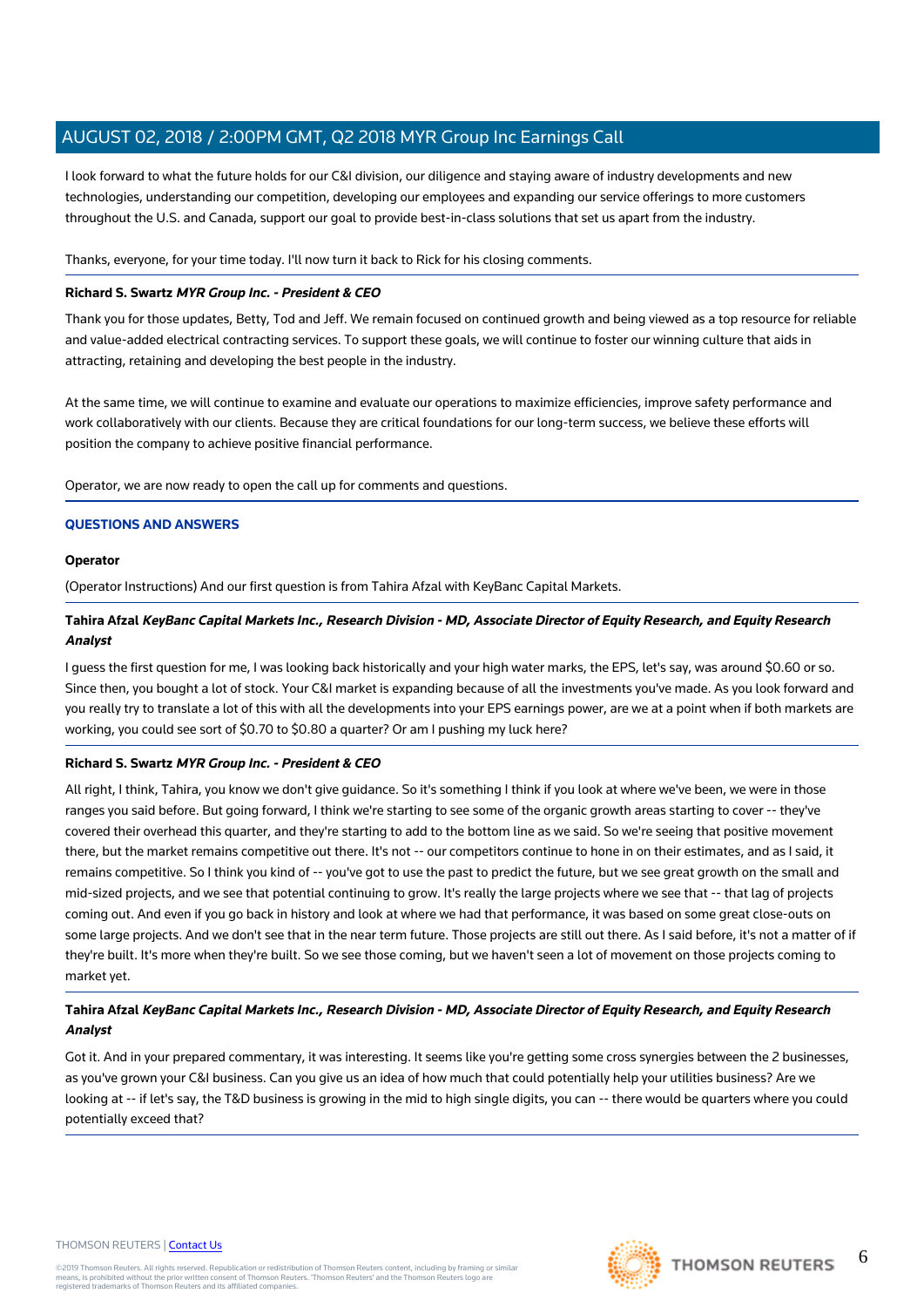#### **Richard S. Swartz MYR Group Inc. - President & CEO**

Our goal has always been to integrate those 2 operations, and we've done it in many areas. We co-habitate many facilities, and we go after similar work and some of the project management skills on the C&I has come over to the T&D side over time and vice versa. Some of their skill sets come over to the C&I. So we always look for that. It's really based on the market and the location, and there's some areas where we've been able to combine those operations and have some economies of scale and we continue to pursue that going forward.

#### **Operator**

Our next question is from Andy Wittmann with Baird.

#### **Andrew John Wittmann Robert W. Baird & Co. Incorporated, Research Division - Senior Research Analyst**

I wanted to just get your sense of, I guess, the kind of the revenue outlook and burn rates. Your backlog is obviously at record levels, up against sequentially off of a really high level last quarter which is great news. I just wanted to understand, and I think I asked this question actually the last quarter as well, about the burn rate that's associated with that, or maybe better put, as the duration -- the average duration of projects that's in that backlog. Last time, your backlog hit a kind of a local high was in the 2011 and 2012 period. And at that point, if you look at the ratio of revenue to backlog, it declined pretty significantly from what it has been over the last couple of years. And I just wanted to understand if that's what we're in store for again here with the backlog that you have today. Again, another record, probably -- obviously, has I-70, maybe other large projects in there that are driving that because it does affect the way, I think, your investors are looking at the revenue outlook. So I'm going to start there and maybe I'll follow up on that one.

## **Richard S. Swartz MYR Group Inc. - President & CEO**

Okay. I think when I look at the -- really, our revenue increase this quarter was based on small and mid-sized projects in the active market we're seeing. It really didn't have any one-off large projects that contributed to it. As far as our burn rate in our Q, we released what our 12-month burn rate would be on our backlog and what kind of went outside that 12-month rate. And I see it as a strong market out there. I see the activity continuing on that small to mid-size. And again, I think the real -- the big push we had was on that kind of mid-sized project we announced the Harry Allen last quarter, along with T-REX -- or along with the I-70 project that came into our backlog last quarter. But this was just -- the growth we've seen this time, it's just small and mid-sized work and it also doesn't include any backlog from the Huen acquisition because that wasn't completed until July 2.

#### **Betty R. Johnson MYR Group Inc. - Senior VP, CFO & Treasurer**

And that amount of backlog for 12 months is \$182 million, which is as Rick said, was in the Q. So that dollar amount is on the higher end from historical.

#### **Andrew John Wittmann Robert W. Baird & Co. Incorporated, Research Division - Senior Research Analyst**

Yes, okay. So just as we look at the -- now that we're getting into the thick of construction months here and recognizing that at least in the Midwest, and some other parts around the country, that April was a tough month to get things done, and you mentioned even weather, I think, Betty, in your prepared remarks. Do you feel like the slate of work here in the third and fourth quarter, really, for the back end of the year has greater than average seasonal pickup, given the revenue levels that you saw in second quarter? Or how would you characterize the increase in the seasonality here versus the historical levels?

#### **Richard S. Swartz MYR Group Inc. - President & CEO**

Well, historically, I mean, the transmission work, when you're working on existing right of ways, existing lines, that stuff, you don't get a whole lot of outages during the summer months. So you see that pick up once the weather cools down. That's usually in that September to October time frame on the transmission side. But probably on a more global view, I said last quarter, we didn't have the large project revenue coming in this year that we've had in previous years, including last year, when you look back. So with the completion of the CTT Project in Texas, what's really lacking for the next couple of quarters is that, that backlog on the large project side -- or that burn rate on the large project side, which even our I-70 project and that Harry Allen project, really don't get started til the end of this year into next year. So you really won't see that revenue growth on that side. So that's probably -- that hasn't changed from the last quarter.

## **Operator**

Our next question comes from Jon Braatz with Kansas City Group.

#### THOMSON REUTERS | [Contact Us](https://my.thomsonreuters.com/ContactUsNew)

©2019 Thomson Reuters. All rights reserved. Republication or redistribution of Thomson Reuters content, including by framing or similar<br>means, is prohibited without the prior written consent of Thomson Reuters. "Thomson Re



7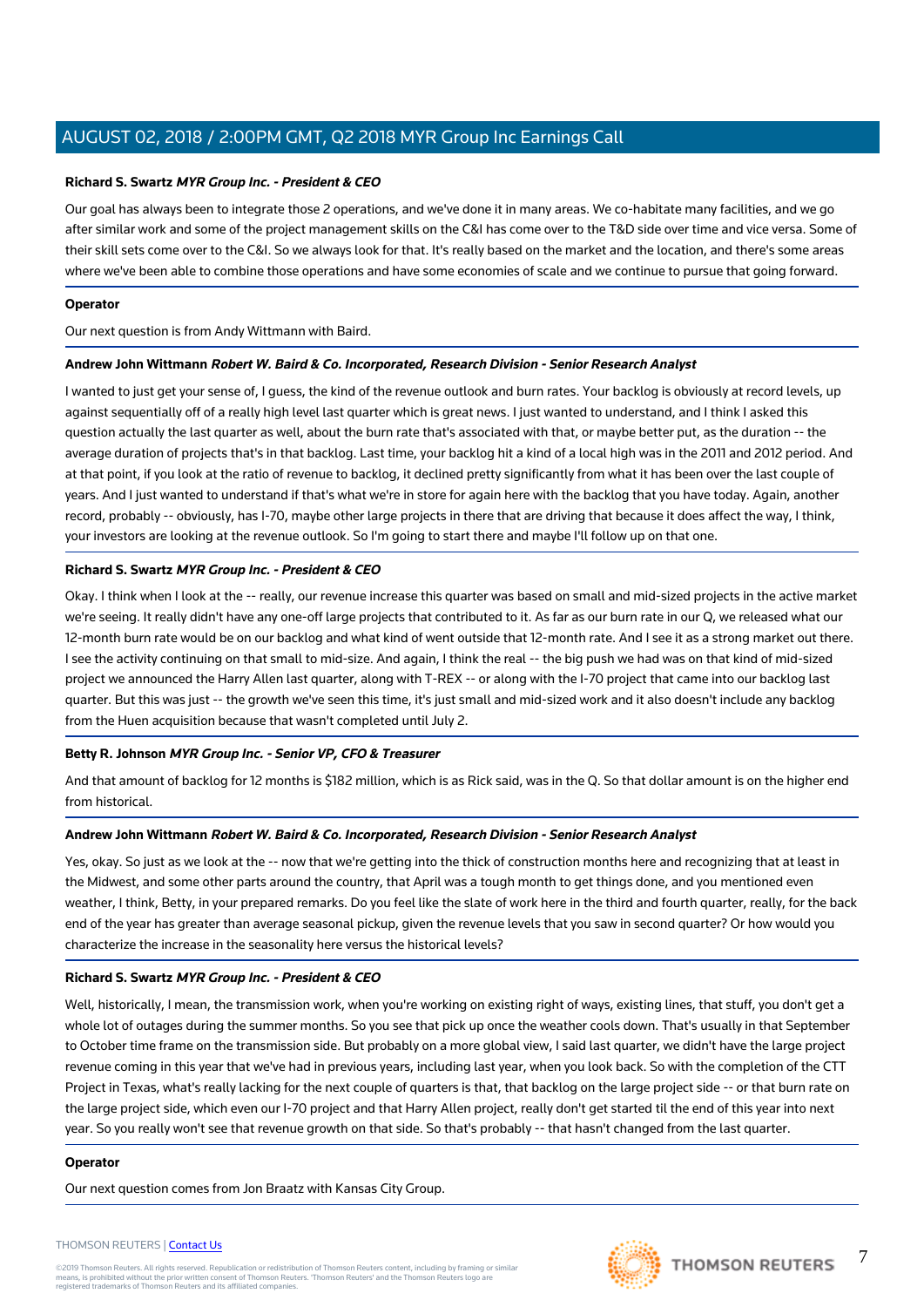#### **Jonathan Paul Braatz Kansas City Capital Associates - Partner and Research Analyst**

Rick, can you talk a little bit about your organic initiatives? Are you doing anything new organically? And sort of on an aggregate basis, what type of improvement -- what level of improvement have you been seeing in your organic locations that you opened up over the last couple of years?

#### **Richard S. Swartz MYR Group Inc. - President & CEO**

Total, net-net, if you look at our organic growth overall, I said that my goal was always at the end of the second quarter to have those operations covering their overhead. And this last quarter -- this quarter -- second quarter, we actually did that. So as a net-net, they're covering their overhead, and they'll start to contribute to the bottom line. It will take a while to get them up to what I would say overall is performance equal to our other districts on the C&I and T&D side because you're still gathering work, you're still executing newer contracts, and net burn rates, not as high as we'd like to see it overall, but it is covering their overhead. And that's what we wanted to see happen before we ever opened any more organic growth areas. Along with that, if you look at each market we're in, each group we're in, and try to figure out if there's any of those we need to get out of or adjust, and we're constantly doing that, and making the adjustments necessary, going forward, to have them -- to have all those areas as positive contributors to our bottom line.

#### **Jonathan Paul Braatz Kansas City Capital Associates - Partner and Research Analyst**

Are you looking to open up any new offices elsewhere?

#### **Richard S. Swartz MYR Group Inc. - President & CEO**

We've always -- I mean there's -- our people bring business plans to us all the time, wanting to go into new areas. I would say Tod and Jeff assess those, along with Betty and myself, on an ongoing basis. Right now, I don't think till we get through this year, you'll see any new organic growth areas. We really want to focus on turning the areas we have completely profitable, and them contributing greater to our bottom line, and then we can take our resources and broaden them out a little more.

#### **Jonathan Paul Braatz Kansas City Capital Associates - Partner and Research Analyst**

Okay. One question for Jeff. A couple of people have suggested to me that there has been a little bit of a pause in data center activity. Are you seeing that? Is that indeed the case? Or how do you look at the data center opportunity?

#### **Jeffrey J. Waneka MYR Group Inc. - Senior VP and COO of Commercial & Industrial**

We're not seeing necessarily a pause across the board. I think it's kind of regional, and we're in some areas, where there's quite a bit of data center expansion, so -- while other areas are not seeing a lot of growth. So it's really a regional thing as far as our business is concerned.

#### **Jonathan Paul Braatz Kansas City Capital Associates - Partner and Research Analyst**

Okay. Are the opportunities there in your areas? Or is it elsewhere?

#### **Jeffrey J. Waneka MYR Group Inc. - Senior VP and COO of Commercial & Industrial**

We're continuing to see opportunities in areas where we currently are and we're exploring. This kind of tags on to your last question. We're looking to expand in offices that we already have in place, different service offerings. So we may not have a strong data center presence in a particular area, and we're cross-pollinating those folks and looking for opportunities to expand what we do in each office.

#### **Operator**

(Operator Instructions) And our next question is from Missa Sangimino with Stifel.

#### **Marissa Macri Sangimino Stifel, Nicolaus & Company, Incorporated, Research Division - Associate**

Just a quick question. I know you talked about sort of using your workforce for both T&D and C&I, just a bit more high level. We've heard a lot of the contractors and players in the E&C space talking about just a tightening labor market and difficulty procuring skilled labor. I was just hoping you could give us some sort of views on how you view the current labor market, whether you see sort of any headwinds in terms of procuring skilled labor and just whether you're making any investments on that front to sort of mitigate this trend?



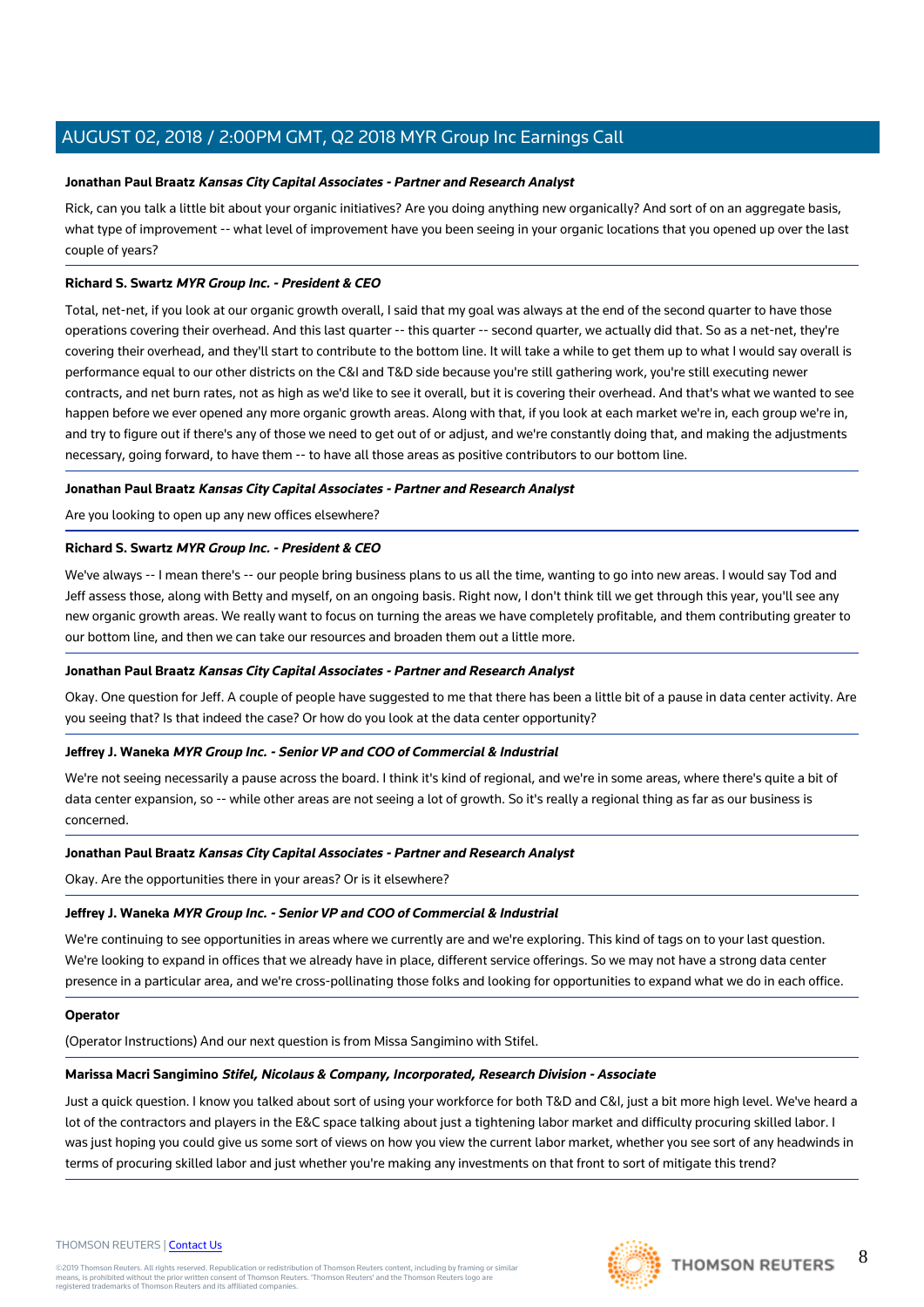## **Richard S. Swartz MYR Group Inc. - President & CEO**

Okay. First of all, the resources of the actual work force, they really don't go from line to -- from our T&D business to our C&I or vice versa. They're separate businesses. They do jointly work on some projects that offer both services that we do. We probably share more on the management side, where we'll switch people back and forth, and those -- a good project manager can go from the T&D side to the C&I side or vice versa. So we really see that with that side and then the technology side of sharing that information and how we get better at whether it's prefab or it's project execution, sharing those lessons learned. We do a lot of that, so -- but not on the particular workforce. For us, it's region by region, where we see tightening markets. Some areas are tighter than others. I can tell you, across-the-board, we haven't had to turn down work because we haven't been able to come up with the people. We continue to bid in all the markets we're in. We do have some room for growth in some areas, and some were a little tighter, and the market's a little tighter. But we assess each bid and we look at it, and we really -- with what our company has to offer with our safety, with our tools, with our equipment and the culture we have, we really, at this point, haven't had a hard time attracting labor.

## **Marissa Macri Sangimino Stifel, Nicolaus & Company, Incorporated, Research Division - Associate**

That's helpful. And just a follow-up on the nonresidential construction market, obviously, we've seen pretty strong growth early in the year. I was just hoping you could talk a bit about what you kind of see as a reasonable growth rate for 2018 and 2019. I know some people out there are more concerned that we could be getting a little bit long in the tooth in that cycle. So just sort of how you think about that growth rate and how MYR Group might track it. And I think maybe, specifically, just on Huen, obviously, we have their presence in New York, New Jersey, Chicago, which have all been pretty strong markets, so just kind of what opportunities you see there and what might we expect?

## **Richard S. Swartz MYR Group Inc. - President & CEO**

We see strong opportunities in all the markets we're in right now. On the C&I side, we haven't seen any pullback. I think the Huen acquisition overall gives us a geographic coverage we never had before. It's something that, strategically, that's what we look to do. There's a lot of growth we can do on the C&I side, with pockets we're not in right now, parts of the country we're not in right now, so we see that. I'll let Jeff talk a little more about particular markets and kind of expansion.

#### **Jeffrey J. Waneka MYR Group Inc. - Senior VP and COO of Commercial & Industrial**

I think there are regions where we're seeing certain segments actually come back. Mining, for instance, is really starting to pick up steam. So while some other non-res markets might be flattening out, there are others that are actually increasing. So all in all, the balance is good, and we see that pretty sustainable going forward.

# **Richard S. Swartz MYR Group Inc. - President & CEO**

And I would see it as single-digit growth. I mean we're not going to be double-digit growth on our C&I unless we do acquisitions. And if we find another acquisition and we find a good company with a good culture, we'll go after them. That's for either side, T&D or C&I. So we're not limited to which ones we go after. We're looking at both all the time. But I don't think it will be double-digit internal growth.

#### **Operator**

And I am not showing any further questions in the queue. I would like to turn the call back to Rick Swartz for his final remarks.

# **Richard S. Swartz MYR Group Inc. - President & CEO**

On behalf of Betty, Tod, Jeff and myself, I sincerely thank you for joining us on the call today and for your ongoing confidence in MYR Group. As always, I'd like -- I'd also like to thank our exceptional management team and our employees for their hard work and our stockholders for their continued support. We look forward to working with you, going forward, and to speaking with you again on our conference call for this year's third quarter.

#### **Operator**

And ladies and gentlemen, thank you for participating in today's conference. This concludes the program, and you may all disconnect. Have a wonderful day.

#### THOMSON REUTERS | [Contact Us](https://my.thomsonreuters.com/ContactUsNew)